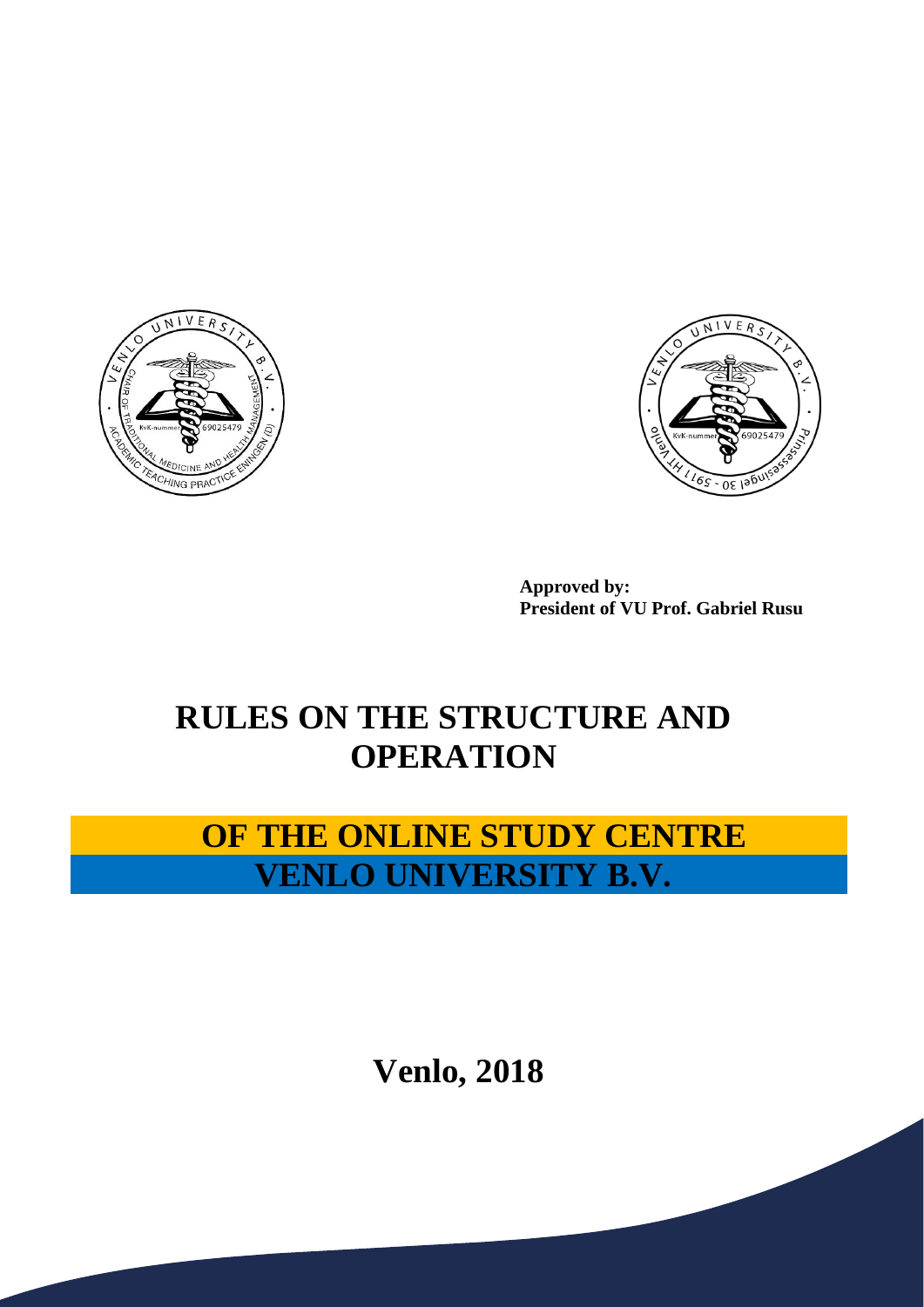## **Table of Contents**

| Definitions |
|-------------|
|-------------|

References

- I. General Provisions
- II. Status, managing and supervising bodies
- III. Academic and administrative structure
- IV. Scope of operation
- V. Lecturers
- VI. Students
- VII. Rules for funding
- VIII. Final and transitional provisions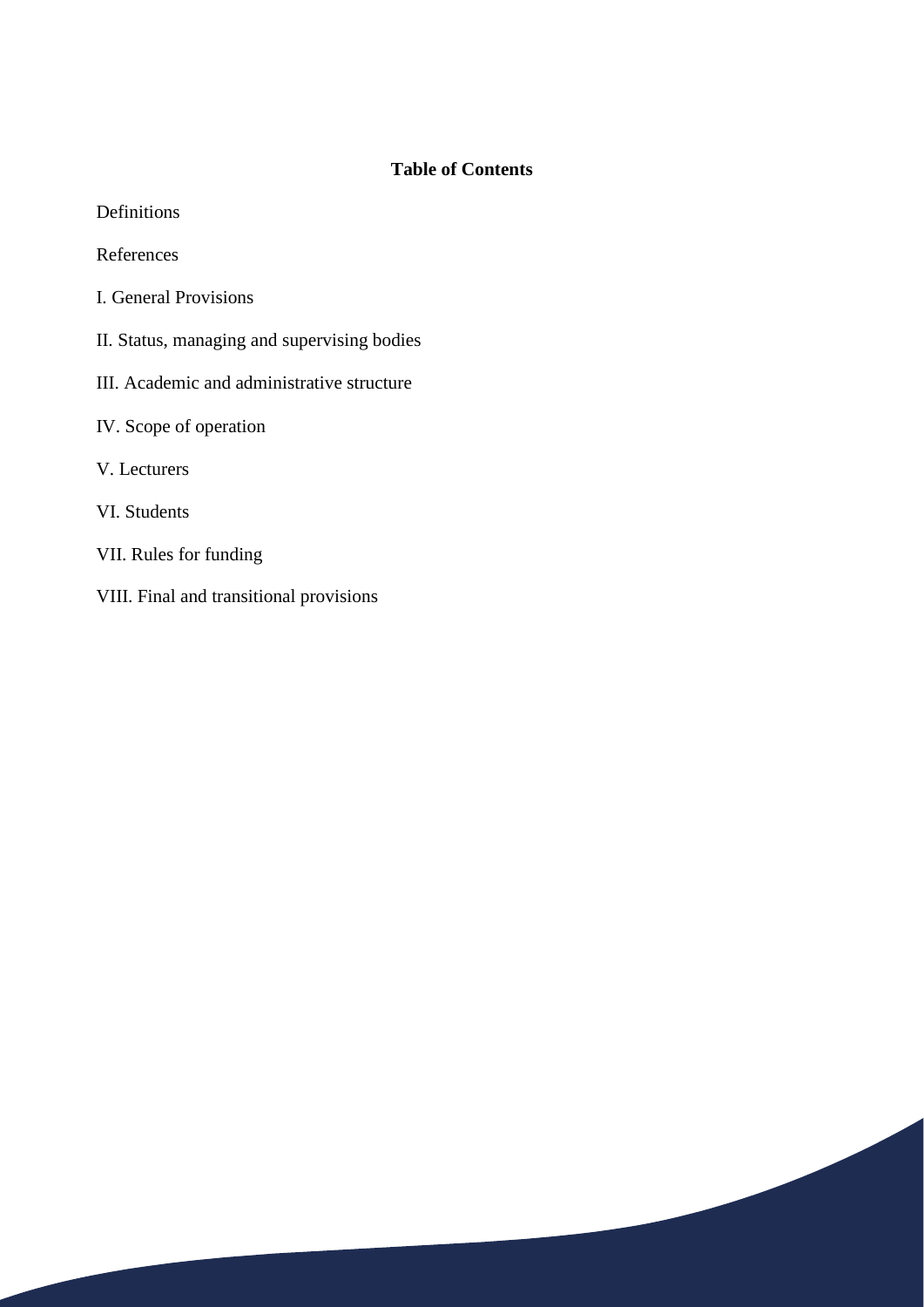#### Definitions:

**Online form of study** is an organization of the study process where the student and the lecturer are at distance in terms of location but not necessary in terms of time, whereas such distance is overcome by technological means [1].

a. The online form of study is **equal** to the regular form of study in terms of content of the curriculum, required number of credits for the respective specialty, diploma for completed education and qualification degree and professional qualification [1].

**Online academic standard** – standard for obtaining higher education of education and qualification degree "bachelor" and "master" and of education and scientific degree "doctor (PhD)", as well as for improvement of the qualification of specialists with higher education according to which the online study is carried out.

- b. The online academic standard may be organized in mixed form or as fully online form of study.
- c. In case of mixed organization with attendance and remote periods, the academic load does not exceed 30% of the academic hours as set out in the curriculum for the regular form of study [1].

**Technologically-based online study** – teaching materials and resources for self-study (fourth level) are located in a web-based system for online study and ensure **not lessthan 75% of the study content**  of each discipline [1].

The term **electronic study (e-study, technologically-based study)** means study prepared, supplied and/or operated through advanced technologies which can be provided locally or globally.

The term **e-study technologies** means new technologically-based means that allow every professional in the field of education to be more efficient in helping other to learn.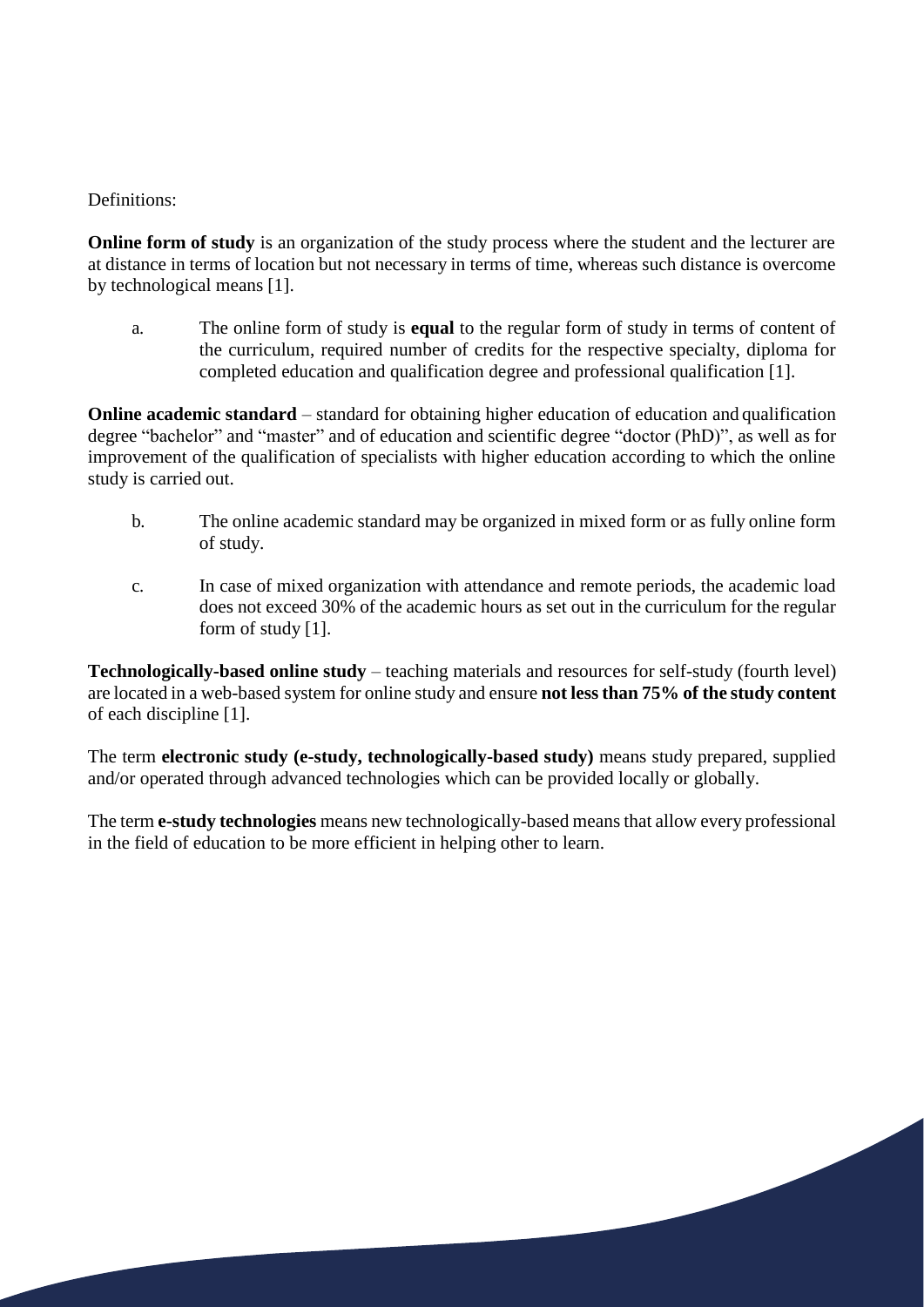#### **I. General Provisions**

**Article 1.** (1) These Rules on the Structure and Operation of the Online Study Center (OSC), hereinafter referred to as "the Center" in the Venlo University, hereinafter referred to as "the University", set out:

- The tasks of the Center in compliance with the mission and the vision of the University;
- The status, the managing and supervisory bodies of the Center, the academic and administrative structure of the Center;
- The scope of operation of the Center;
- The managing and supervisory bodies of the Center;
- The lecturers in the Center;
- The students:
- The rules for funding of the Center.

(2) These rules are aimed at setting out the frames of the online form of study in the University with view of ensuring its high quality.

(3) The rules are in compliance with the Higher Education Act, the Ordinance on governmental requirements to the organization of online form of study in higher education establishments, and the Rules on the Structure and Operation of the University.

(4) The rules are in compliance with the University Development Strategy and the quality assurance system and focuses on the elements of the study process that are typical for the online study (OS) – accessibility, customization, interactivity; special systems for assessment of knowledge and maintenance of online students; variety of methods and means for design and supply of OS; ensuring wide coverage of the study content through a specter of different web-based resources and activities for OS; use of appropriate OS technologies and high quality software.

(5) The rules comply with the European standards, criteria and instructions for establishment and control of OS and corresponds to the objectives of the Europe 2020 Strategy, one of priorities of which is related to the improvement of the labor market conditions through ensuring high levels of employability and improvement of the systems for formal/ informal education/ learning.

Article 2. (1) The Online Study Center is an innovative center for research and provider of advance-guard education solutions with electronic forms for online study oriented to results for clients from the private and public sector.

(2) The main goal of the Center is to encourage the development for achievement of the University's mission through knowledge management and education in global networks.

**Article 3.** The Center's vision is to customize technologically-based online study in VU with the following priorities: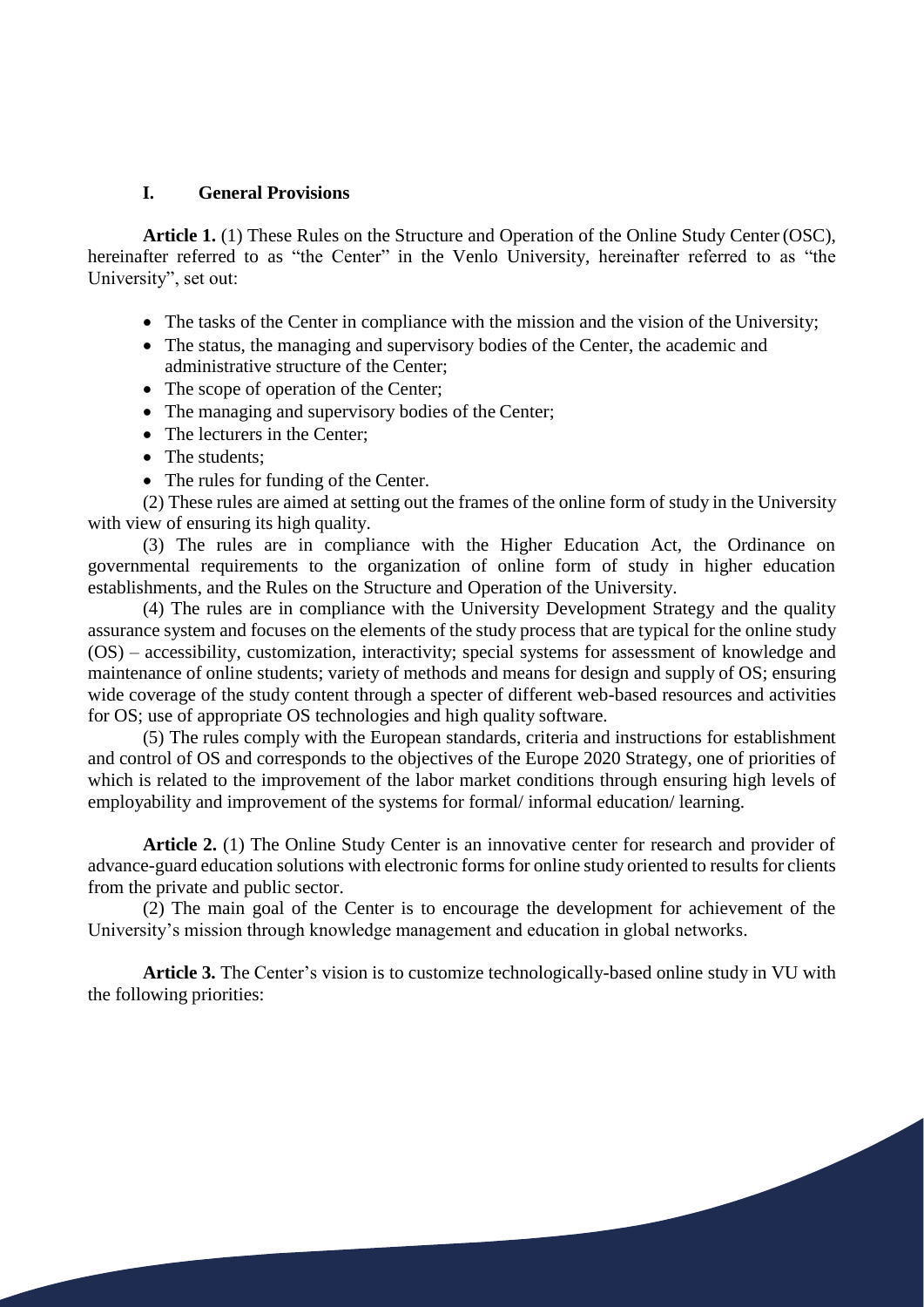- Supporting the process for creation, transfer and sharing of knowledge in the University;
- Facilitating the deeper understanding of the study process through investigating the relations between human cognition and technologies;
- Improvement of study quality and efficiency for every individual;
- Electronic and internet course of study through adaptive customization of the study content and the study activities based on the preferences and achievements of the respective student and their own learning style.

**Article 4.** (1) The main tasks of the Center are:

1. establishment, development and maintenance of innovation organizational and technological infrastructure for efficient and customized study in networks, including electronic forms of online study in VU;

2. provision of global opportunities for knowledge and competence sharing for the formal and informal education;

3. assessment of knowledge, skills and competences;

4. creation of real time virtual environments where experts and students united in professional and academic communities work online or offline through control of study and knowledge, vide conference calls, whereas using the optimal combination of different types of study forms;

## 5. optimization of financial investments upon introduction of advanced education technologies.

(2) The Center encourages the application of electronic study in regular, mixed and online form of study process organization, self-planning and development of flexible academic paths compliant with the education needs of the student that may be used for:

- efficient involvement of the individuals studying in the University, including those who live outside the academic cities, in the study process;
- result-oriented formal and informal education based on the competence-based approach and new forms for documentation and assessment of acquired knowledge, skills and competences, for example, electronic portfolio, etc.;
- qualification, additional qualification and requalification of specialists in important sectors for the economy, where specialists are not sufficient;
- education for individuals with special education needs (people with disabilities).
- (3) The Center operates on the basis of researches and works in the field of innovative methods, technologies and standards for technologically-based education.

#### **II. Status, managing and supervising bodies**

**Article 5.** The Center is opened/ closed by resolution of the Academic Council with majority of 2/3 of its members.

**Article 6.** The Center works under Rules on the Structure and Operation adopted by the University Academic Council.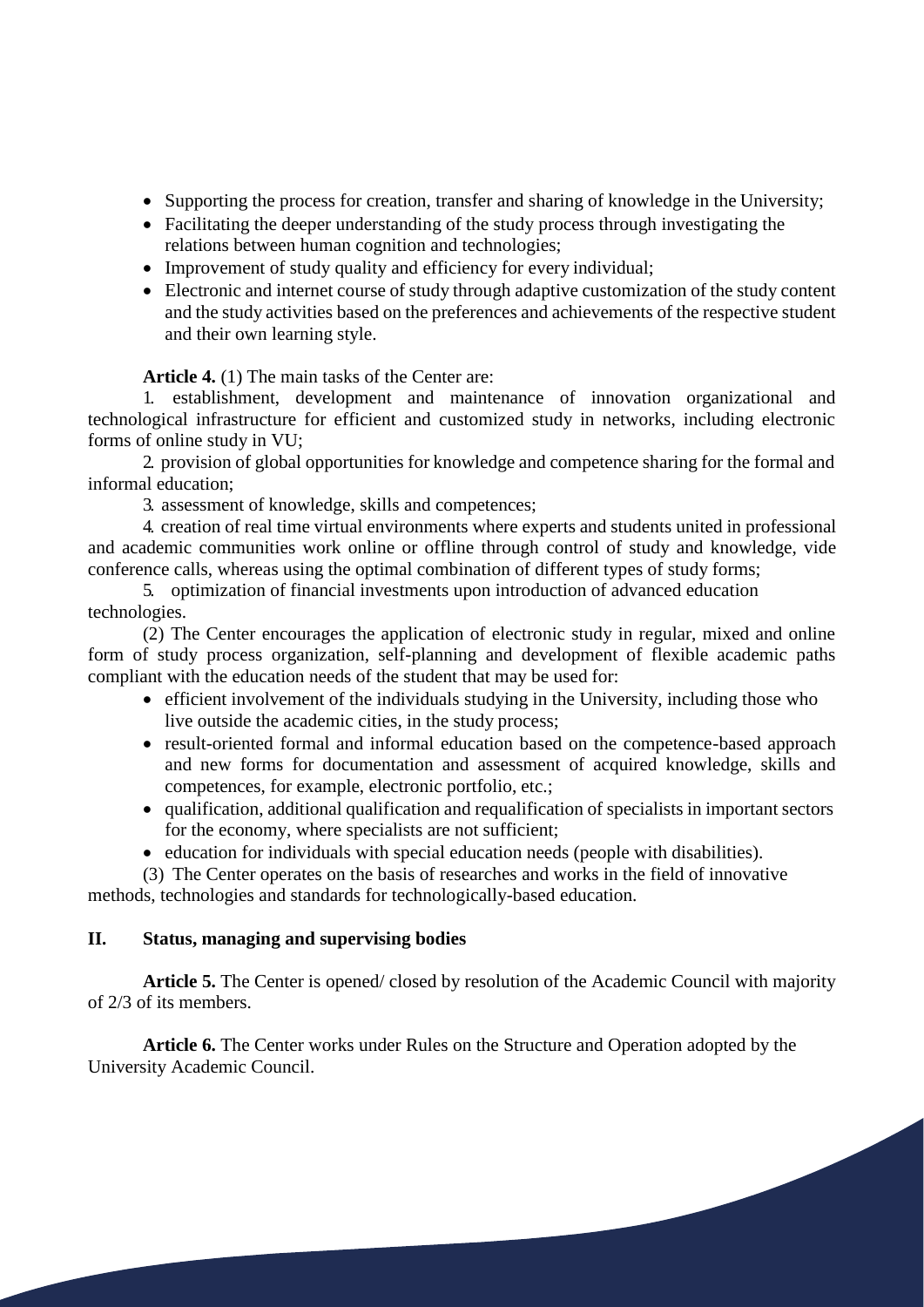**Article 7.** The overall control and management of the Center are exercised by the Academic Council, the Rector and the President of the University, and the operational management – by the Director of the Center supported by the Coordination Council.

(1) The Director of the Center is a habilitated lecturer with proven competence in the field of innovative methods and technologies for design and supply of technologically-based online study.

(2) The Director of the Center is proposed by the vice-rector in charge of academic affairs, and upon resolution of the Academic Council is approved/ appointed by the President.

(3) The Coordination Council is a collective body for operational management.

(4) The number and members of the Coordination Council are proposed by the vice-rector in charge of academic affairs, and upon resolution of the Academic Council, are approved/ appointed by the President/ Rector.

(5) The members of the Coordination Council are habilitated lecturers under permanent employment agreement and key experts with proven achievements, experience and publications in the field of electronic and online study.

(6) The director of the Center, the vice-rector in charge of academic affairs of the University, the heads of online academic standard, the head of the Information and Communication Technologies Department of the University, the consultation and maintenance team manager and other key experts are members of the Coordination Council.

(5) The Coordination Council is convened by the director of the Center with draft agenda:

1. at least twice every semester;

2. upon written request of at least ¼ of the members of the council, within 14 days of the submission of such request.

(6) The meetings of the council are valid if attended by at least 2/3 of its members. The resolutions are adopted if at least more than half of the attending members have voted in favour of such resolutions.

**Article 8.** The director of the Center has the following functions and powers:

- 1. to represent the Center before the managing bodies of the University;
- 2. to organize and control the implementation of the resolutions of the managing bodies in relation to the online study;
- 3. to coordinate the work of the Center on online study-related issues with other units;
- 4. to consult the departments and the Program Councils upon the development of academic documents and materials for their adaptation to the online study;
- 5. to coordinate the academic documents intended for online study before being submitted for review by the Program Councils and the Academic Council;
- 6. to control the organization (recording of academic classes for each semester, remote sessions, date for examinations, etc.) and the logistics for implementation of the online standards in compliance with the approved schedule of the study process in the University;
- 7. to propose personnel provision of the Center;
- 8. to organize and control the timely development, issue of electronic and printed teaching resources, teaching materials and advertising materials;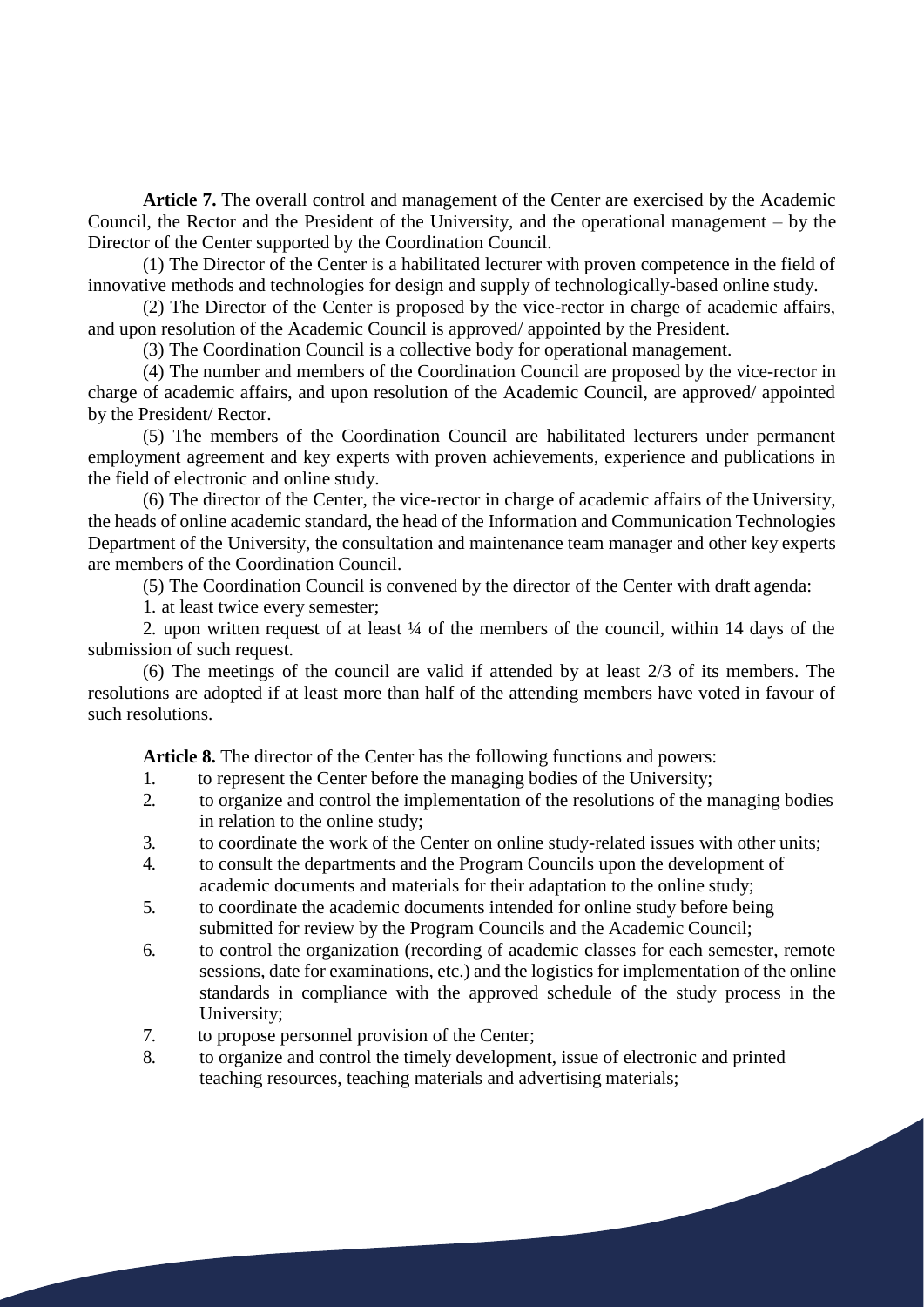- 9. to sign or approve the documents issued by the Center;<br>10 to prepare the agreements entered into by the Center are
- 10. to prepare the agreements entered into by the Center and to submit them to the rector for signature;
- 11. to dispose with the resources made available to him, according to the approved scheme for allocation of income and expenses of the unit, its financial and material resources within the frames of his delegated powers;
- 12. to sign the planning and reporting financial and accounting documents related to the work of the Center.

**Article 9.** The Coordination Council adopts resolutions in compliance with the University's policy and has the following responsibilities and powers:

- 1. to discuss proposals for development of online standards for existing or new specialties;
- 2. together with the Program Councils, to propose to the AC to open and close online academic standards;
- 3. together with the Program Councils, to propose to the AC to approve drafts of academic documents for online academic standards;
- 4. upon proposal of the Program Councils, to adopt and amend the academic documents of the online standards;
- 5. to update, according to the specificity of the technologically-based online study, and to propose to the AC to approve the University standards relevant to the design of academic standards. To exercise control for their implementation and improvement;
- 6. to approve, amend and propose for approval by the AC the methodology and criteria system for assessment of online standards, which is part of the system for education quality assessment and maintenance. To exercise control for its application and improvement;
- 7. to prepare and adopt instructions for the content and method for outlining the teaching materials, resources and examination materials intended for online study;
- 8. to discuss plans for issue of teaching literature and teaching materials in electronic and printed format;
- 9. to be responsible for the planning, logistics and delivery of online standards;
- 10. to be responsible for the creation and functioning of efficient technological infrastructure (hardware and software) for online study;
- 11. to adopt resolutions for professional improvement of the participants in online standards;
- 12. to be responsible for the planning, organization and carrying out training seminars with the teaching, administrative staff and students from the online standards related to the used teaching methodology and technology;
- 13. to encourage researches and technological works in the field oftechnologically-based education and introduction of innovative solutions;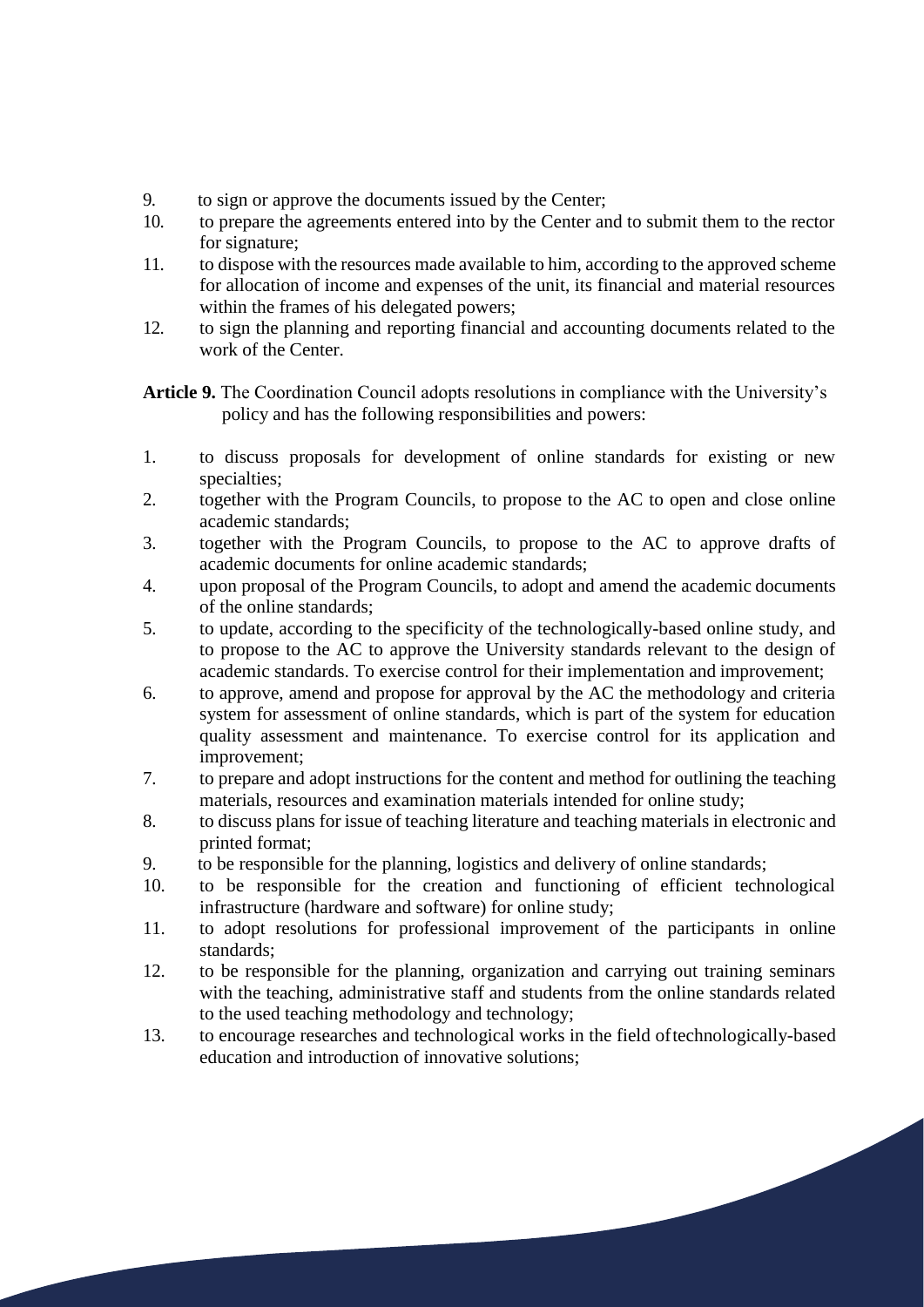14. to discuss and adopt the allocation of financial and material resources provided to the unit, according to the approved budget.

#### **III. Academic and administrative structure**

**Article 10.** (1) The Centre is organised with flexible functional structure (Figure 1).

- (2) The Centre does not have its own departments and pay-roll lecturers. The online form of study is organised, carried out and supported by a team comprising:
- 1. Research and teaching staff of the respective Program Council;
- 2. Specialized team of experts for methodological and technological consultations of lecturers comprising the following members: manager, expert designer of study, multimedia expert and system administrator who are employed under permanent employment agreement with proved competences in the field.
- 3. Technical persons (IT experts) from Information and Communication Technologies Department of the University responsible for the support and the administration of the technical and program means and the provision of trouble-free communication between the participants in the online standards.
- (3) The Centre forms its own administrative list of employees approved by the Rector of the University;
- (4) The organisation and technical service of the online study is provided by organiser(s) Of OSC.
- (5) The organiser supports the director of OSC and the teaching teams in the provision of the administrative services, the interactive link student-lecturer and the procedures for conducting examinations;
- (6) The Centre does not have its own facilities. The technological provision of online study comprises:
- 1. Dynamic computer centre with "isolated cloud" model located and maintained in special premises with the required security and air conditioning, as part of the common university infrastructure.
- 2. Applied software integrated in the dynamic computer centre, respectively for management of online study; for joint work and communications; for authorship of teaching materials and resources of knowledge; digital depository for academic documents of online standards; teaching teams; research publications, projects, dissertations, diploma projects, course paper works and assignments.
- 3. Studio for design and production of multimedia teaching materials: electronic books, presentations, audio- and video-resources, demonstrators, simulations, seriousgames, etc.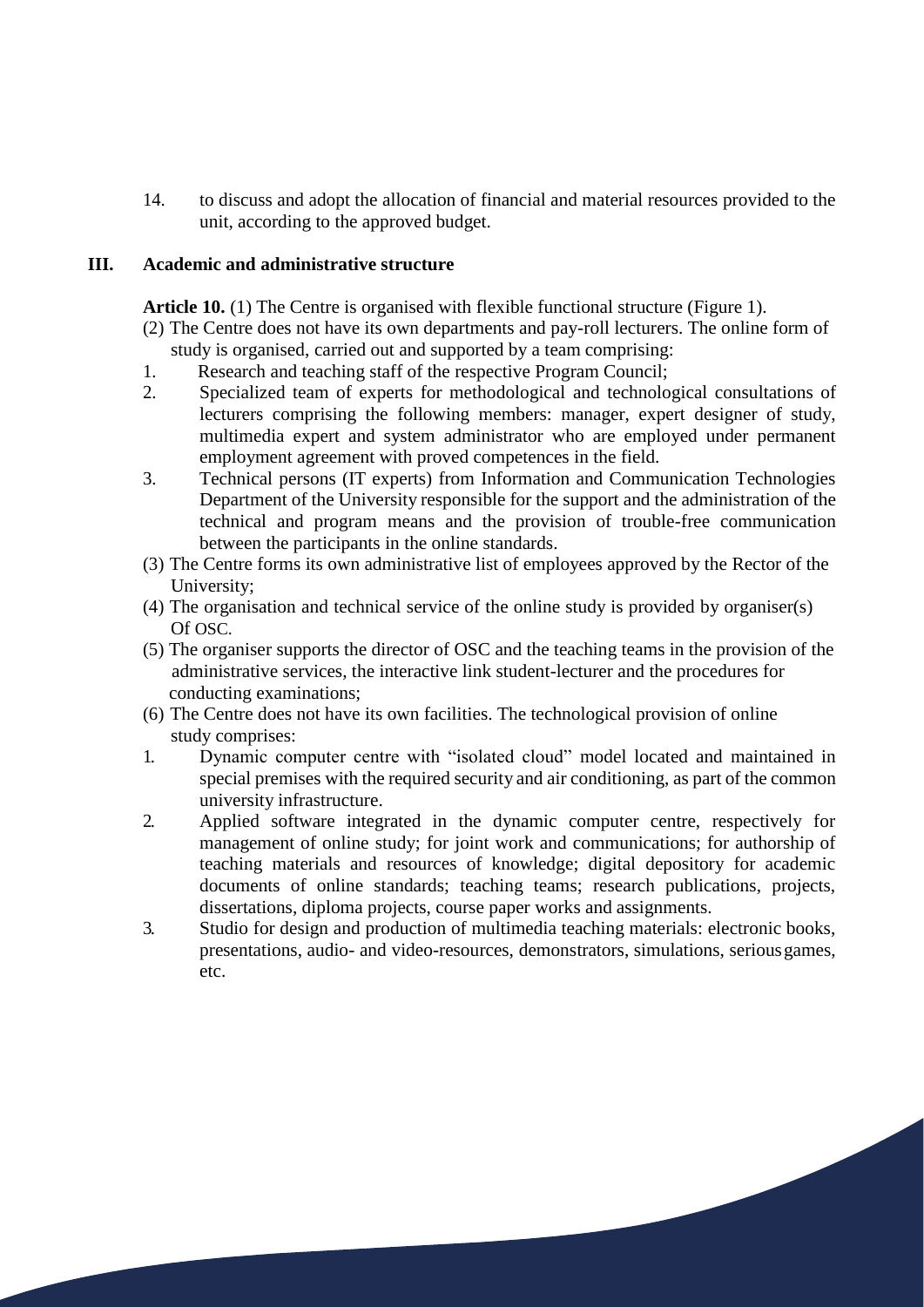



### **IV. Scope of operation**

Article 11. (1) The scope of operation of the Centre comprises:

- 1. Development of strategy and business models for online study in harmony with the University's strategy and mission; planning, organization and carrying out online study;
- 2. Methodological and technological provision of online study;<br>3. Researches in the field of technologically-based education:
- Researches in the field of technologically-based education;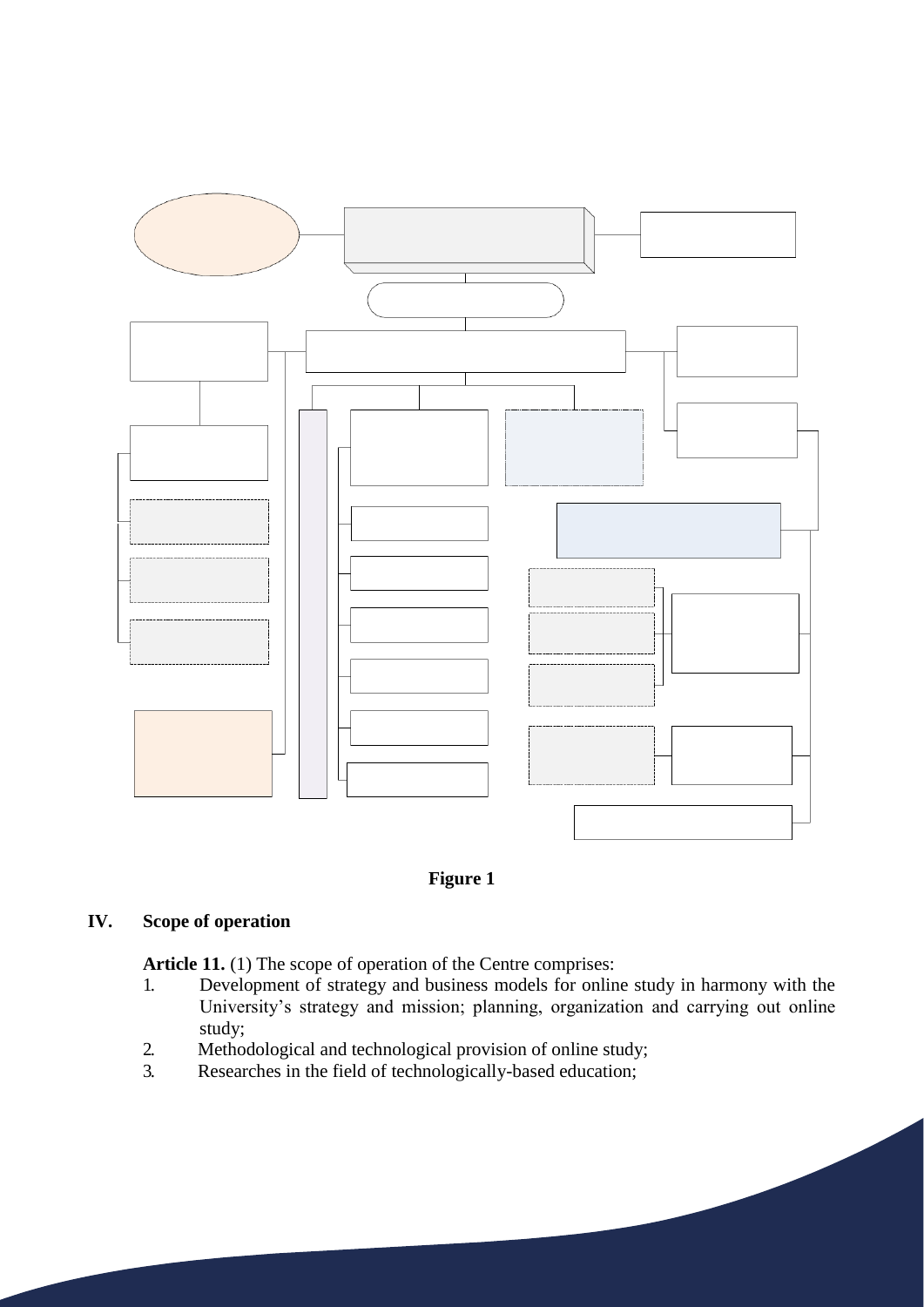4. Support and organization of online form of study led by the departments ofDutch and foreign citizens for acquiring education and qualification degrees "bachelor" and "master" and the education and scientific degree "doctor" in professional trends with academic standard accreditation with the right to online study.

**Article 12.** The teaching methodological provision of the online form of study is ensured by the Program Council conducting the respective study.

**Article 13.** (1) The Centre establishes organization and standards for design of online academic standards (OAS):

(2) Updates, according to the specificity of the technologically-based online study and proposes for approval to the AC the university standards for preparation of academic documents taking in consideration the fact that the online form of study is equal to the regular one in terms of content of the curriculum, required number of credits for the respective specialty, diploma for completed education and qualification degree and professional qualification;

(3) Supports and controls the process for development of academic documents of OAS, which comprises the obligatory components (qualification description, curriculum, description of disciplines) as set out in the HEA, as well as a list of the team conducting and providing the online study;

(4) In case of combined organization of an online academic standard (with attendance and remote periods), it exercises control for the observance of the requirement for the academic load not to exceed 30% of the total number of academic hours for the regular form of study as set out in the curriculum.

(5) Updates, according to the specificity of the technologically-based online study, and proposes for approval to the AC the university standards for objective and transparent system for assessment of students' knowledge;

(6) Supports and controls the procedure for approval of the package of academic documents for the OAS (adoption by the Academic Council upon joint proposal of the Program Council conducting the study and the Center pursuant to article 8 (1) of the Ordinance on OS);

(7) Exercises administrative control, analysis and update of the existing academic documents taking in consideration the opinion of students and users;

(8) Synchronizes the academic documents with the European Higher Education Area.

**Article 14.** The Centre ensures organization and standards for development of descriptions of disciplines and electronic resources:

(1) Updates, according to the specificity of the technologically-based online study, and proposes for approval to the AC the university standards for development and criteria foracceptance of the descriptions of disciplines, which, further to reflecting the modern status of the respective discipline through the models of study and activities set out therein, encourage the customized and active learning of students;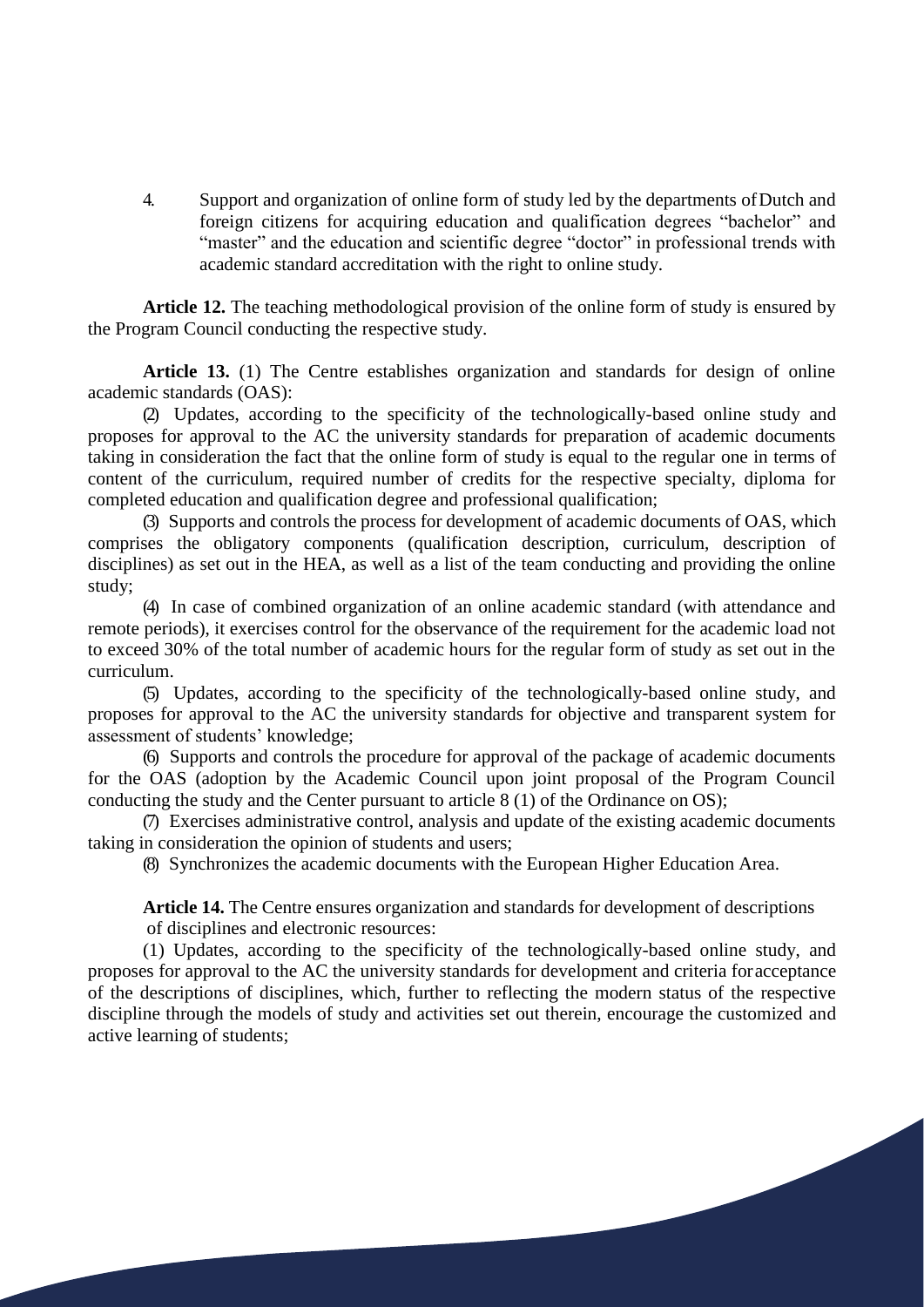- (3) Prepares instructions, models and scenarios for design and realization of the descriptions of the disciplines with modular structure comprising academic objects that integrate instructions, activities, knowledge resources, test elements and web services for online study;
- (4) Creates standards for development and criteria for improvement of teaching multimedia materials and resources for self-preparation mainly at  $4<sup>th</sup>$  technological level, which ensure not less than 75% of the study content of each discipline and correspond to the specificity of the OAS and the approved models for online study;
- (5) Develops procedures for integration of web-based academic objects/ modules with instructions, activities, audio- and video-resources of knowledge, electronic content, test elements and tests, social applications and web-services for communication in the online study system to the digital library;
- (6) Ensures easy and high speed access to teaching materials and resources that are located on the web-based online study system.

**Article 15.** Provides support in the process of learning and assessment:

- (1) Supports and controls the Program Councils in the overall implementation of the teaching and methodological management of the online study under the respective OAS;
- (2) Supports and controls the Program Councils in the organization of study during the attendance period of the OS within the structure of the University and/or in remote local centres established under the conditions of the HEA and the University's rules.
- (3) Ensures access to the teaching materials and resources corresponding to the competences of online students;
- (4) Ensures preliminary technological preparation of participants in the online form of study;
- (5) Ensures means for verification of online students' identity in the online study system;
- (6) Supports the application of the University approved objective and transparent system for assessment of students' knowledge;
- (7) Publishes official documents about academic ethics.

**Article 16.** Personal support for online students

- (1) Develops and provides information for candidate-students in terms of the nature and content of AOS and the preliminary requirements;
- (2) Establishes efficient system for support of online students by:
- Issuing reference book for online study in the University where it provides information for available administrative services in support of students;
- Preparing and updating manual for students how to use the online study system and for the organization of access to information resources;
- Facilitating the consultations with lecturers;
- Creating a system for maintenance and protection of confidentiality of student information (for example, personal data, marks, etc.);
- Ensuring opportunities for consultations and briefing of students, according to their individual differences (in terms of origin, entry level of knowledge, prior achievements,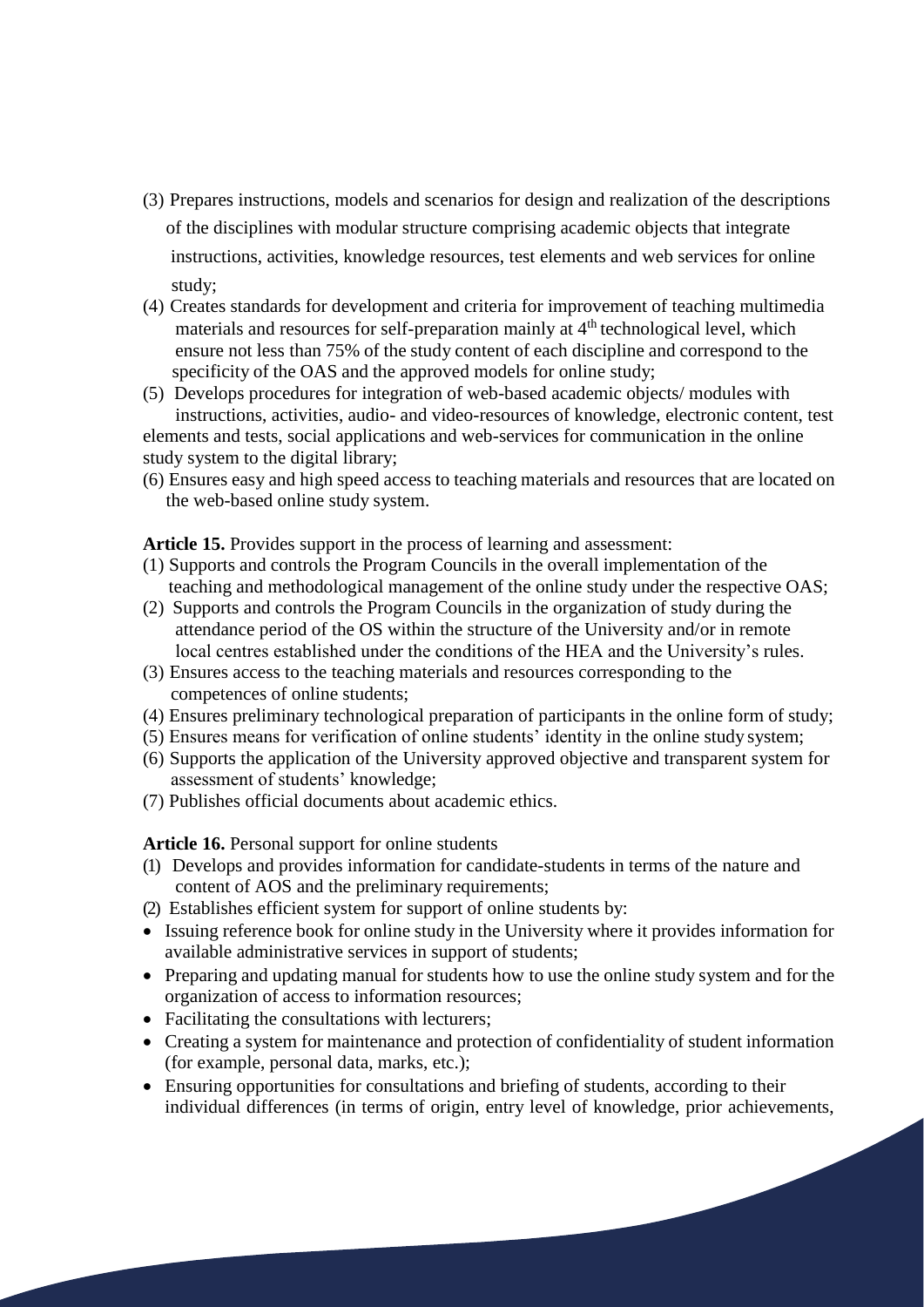employment, etc.) for the purposes of providing support for achieving the education goals of the OAS.

- (3) Ensures opportunities for self-planning, development of flexible study paths compliant with the education needs of the student and the creation of electronic portfolio as a tool for professional identity.
- (4) Develops policy and creates tools for access to OS for individuals with special education needs and for disadvantaged individuals and ensures especially developed OS resources.

**Article 17.** Ensuring a team competent to carry out online study

(1) Identifies and describes roles, competences and responsibilities of the members of the OSA team, including:

- Research and teaching staff proposed by the Program Council providing OSA;
- Administrators responsible for the technological and logistical provision of OSA;
- Administrators responsible for the procedures for carrying out the examinations in OSA;
- IT experts responsible for the technical means support and for ensuring trouble-free student-lecturer, student-student communication, etc.

(2) Develops and implements the program for development of teaching staff and improvement of administrative and technical staff qualification in the field of technologically-based online study as a key element of the OS quality enhancement system.

(3) Creates and updates the lecturer manual with innovative and conceptual models and scenarios forstudy design (social constructivism, IMS Learning Design, competence-based approach, e-portfolio, etc.).

(4) Creates and updates lecturer manual with main principles and models for online study;

(5) Creates and updates lecturer manual for work with author's tools for knowledge resources and e-learning systems.

(6) Identifies measures to encourage lecturers to take part in forms of OS and development of electronic resources.

#### **Article 18.** Organisation and infrastructure for carrying out OAS

- (1) Improves the Rules of the Structure and Operation of the Online Study Centre (under article 5 and article 6 (1) of the Ordinance on OS)
- (2) Creates a system and rules for continuous analysis and control of carried out OS.
- (3) Encourages the update and improvement of the quality of teaching resources;

(4) Controls the implementation of the updated institutional system for examination and assessment comprising means for control and transparency of examination procedures;

(5) Controls the implementation of the updated institutional system for education quality assessment and maintenance, according to the specificities of OS;

- (6) Controls and updates the list of technical and communication means for online study; the system for analysis of the intensity of their use in the process of OS by students, consultants and lecturers;
- (7) Updates and maintains efficient online study infrastructure;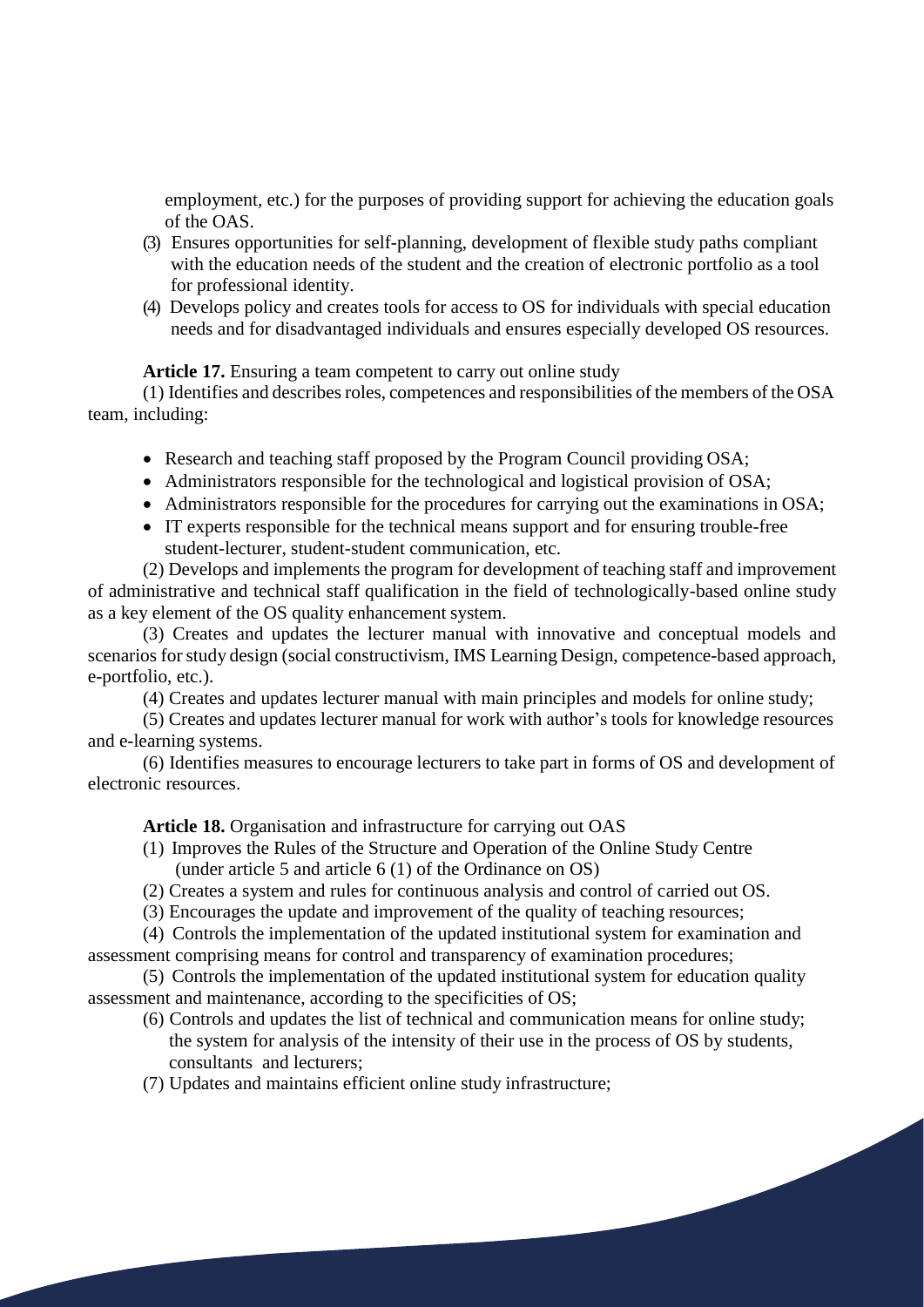(8) Updates the integrated web-based environment with functions for authorship of teaching objects and knowledge resources, for organization, support and conducting electronic study; digital libraries with the personal profiles of the members of the OAS teams, the academic documents of online academic standards and electronic teaching materials, assignments and tests.

(9) Plans measures for recovery of infrastructure in case of failure or disruption.

**Article 19.** Analyses the achievements and the level of satisfaction of students and team.

(1) Uses the Alliance of EPU Graduates Alumni as a system for analysis of the realization of the University's OAS graduates.

(2) Creates a system for analysis and comparison of results achieved by online students with the results of students participating in traditional forms of study in the respective disciplines;

(3) Establishes cooperation and interaction with employers for assessment of OAS graduate students' preparation.

(4) Creates a system for information and analysis for the level of satisfaction of the team conducting OAS.

**Article 20.** Researches in the field of online study

(1) Encourages research and education projects in the field of technologically-based online study and introduction of innovations in teaching and learning in OAS (mobility, smart technologies, accessibility)

(2) Encourages the participation of the lecturer staff in seminars and conferences for discussion of issues related with...

(3) Disseminates good practices in support of technologically-based online study (databases, links to good practices, etc.)

(4) Separately or together with the Program Councils, establishes international relations in the field of online study.

### **V. Lecturers**

**Article 21.** (1) A team of lecturers that is subject to approval by the Academic Council together with the academic documents regulated in VU's rules is established for each academic standard for online study.

(2) The teams of lecturers comprise lecturers under main employment agreement in VU, lecturers from other higher education establishments, as well as specialists from other organisations fulfilling the requirements of the Higher Education Act for teaching activity.

- (3) The team of lecturers is led by a leader nominated by the Program Council being in charge for the study and approved by the OSC Coordination Council.
- (4) The team of lecturers:
- Develops drafts of academic documents;
- Prepares the required teaching materials, materials for ongoing control and for examination procedures;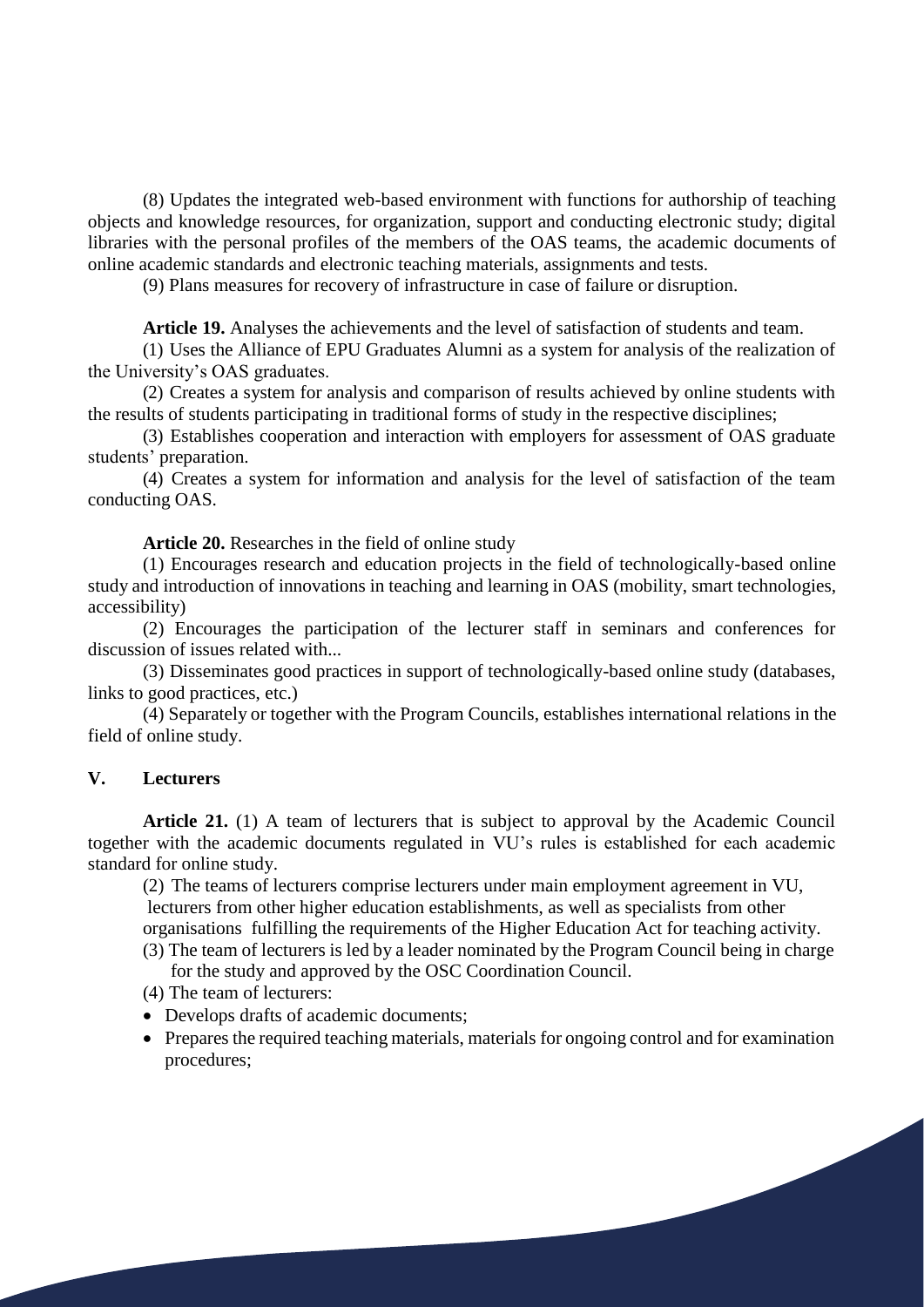- Makes proposals for assignment of classes to non-habilitated lecturers that are submitted by the OAS leader to the Program Council for election;
- Maintains updated information and teaching resources intended for students in the electronic study system according to the approved standards;
- Carries out the study in compliance with the academic documents and the study process schedule;
- Makes proposals for issue of teaching literature.

### **VI. Students**

**Article 22.** The admission of students for the online form of study is organised according to the rules for admission of students in regular form of study in compliance with predefined schedule and/or upon order.

**Article 23.** (1) After the subscription for the semester in the respective office, the online student registers in the OSC.

(2) In OSC registered students are given teaching materials, email addresses for correspondence. To use the web-based electronic study system, the student is assigned a user name and password for access.

#### **VII. Rules for funding**

**Article 24.** (1) OSC is self-supported unit.

- (2) The self-support is ensured with revenue from:
- 1. tuition fees and agreements;
- 2. Targeted funding from international, governmental and local projects;
- 3. Donations.

**Article 25.** Upon proposal of the President, the AC adopts a scheme for allocation of revenue and expenses of the Center.

**Article 26.** (1) On annual basis, the director of OSC submits to VU Rector an annual balance and report for the results from the operation of OSC, analysis and guidelines for their further development, which are reported and discussed at a meeting of the AC.

(2) OSC charges and pays taxes, charges, duties and social security contributions, including within the frames of different agreements.

(3) An annual balance sheet is prepared for OSC.

**Article 27.** (1) Agreements for graduate student tuition are entered into by the director of OSC together with the respective Program Council leader.